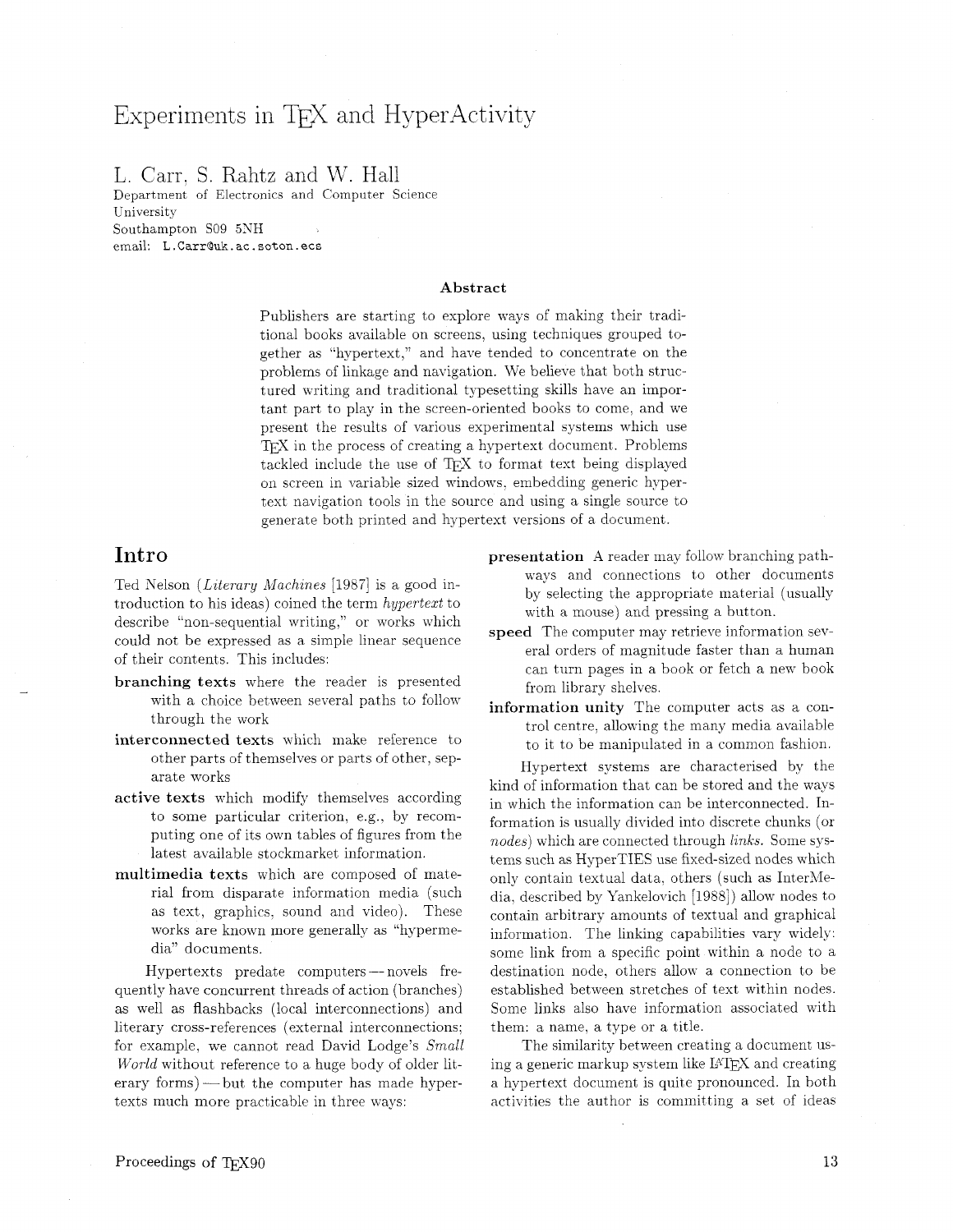and thought processes to a medium and attempting to arrange the information within the constraints of the structure provided by that medium. In LAT<sub>F</sub>X. the structure is that of technical authorship and is essentially hierarchical (chapters of sections of subsections and subsubsections) whereas a general hypertext document has no controlling structure. and is usually referred to as a network.

The aim of LAT<sub>F</sub>X is to allow the author to concentrate on the logical structure of the text and not to be concerned about details of its physical representation. Various different physical representations can be achieved by the use of the \document style command. The  $IATEX$  document is, in fact, a hypertext because it exhibits both branching (sections are composed of many subsections which are not necessarily meant to be read in sequence) and interconnection (through the use of \ref, **\label** and \cite commands), and so by the application of a different document style it should be possible to view a technical report or book as a hypertext network.

The next sections describe several attempts to use IATEX as a tool for producing hypertext documents.

## Two Approaches

The function of LAT<sub>F</sub>X is to take a logical structure (the document's contents with embedded markup) and from it to produce a physical structure (the device independent description of a set of pages). If a hypertext network is required instead then two options are available: to use LATFX as either

- 1. a structural markup language which is to be interpreted by an independent system
- 2. a formatting engine for preparing the individual nodes of a hypertext network

The first alternative views IATEX as a document interchange standard in competition with SGML (e.g. Bryan. [1988]) or Microsoft's document interchange Rich Text Format (RTF). The document is processed by a *pseudoL*<sup>4</sup>T<sub>E</sub>X which is mainly concerned with mapping the continous stream of text onto a network of discrete nodes which will be managed by an independent hypertext system.

An example of this process is Southampton University's Computer Science Prospectus as shown in Figures 1, 2 and **3.** The prospectus was originally written in  $IATFX$  so that printed copies could be sent to applicants but a requirement grew for an "interactive guide" to the Department (like that successfully developed for Glasgow Computer Science. and several other sites) and so information from the

Course lecturers: Mr S P Q Rahtz, Prof D W Barron

Method of assessment: Examination 50% and Coursework 50%

Text processing is one of the commonest applications of computers; it covers simple word processing, computerised typesetting, digital font design and pure electronic manipulation, as well as the tools needed for manipulating unstructured text. This course will cover basic concepts of document creation.

#### Topics covered

- $\bullet$  the distinction between generic markup and visual layout, with particular emphasis on the SGML standard
- $\bullet$  software tools, such as intelligent structure editors
- $\bullet$  the layout of printed text, and the 'rules' of page design
- the computerised design of typefaces, with a study of the METHFONT system
- $\bullet$  page description languages, especially PostScript
- $\bullet$  typesetting languages, concentrating on TEX
- the design of documents for the screen, and the principles of hypertext and database publication

Coursework will consist of work on software tools for manipulating structures, writing  $E^{X}$  macro packages and a group project on designing a font with METAFONT

Figure 1: A Page From the Computer Science Prospectus

prospectus had to be merged into a Hypercard stack along with photographs and maps.

To do this a simple *pseudoIATFX* interpreter was written in Hypercard's programming language HyperTalk (see Figure 4 for a brief extract). The interpreter scans through the document filling nodes with text and creating new nodes whenever a new structure (chapter, section or subsection) is encountered. Subsequent processing allows a table of contents to be built from the titles of each node and reference/label pairs to be resolved.

This approach is advantageous when the document in question already exists in LATFX format. otherwise it would be more convenient to use a simpler markup scheme. The disadvantage is that specialised markup (such as tabular and math environments) cannot be dealt with automatically. Because the current version of Hypercard does not allow for the use of multiple fonts or font sizes within a field then none of the visual cuing provided by typographic differentiation is possible. This restriction is removed in competitors to Hypercard like Asymetrix Toolbook for Microsoft Windows 3, and is about to be remedied in new releases of Hypercard.

A successful example of a relatively complete and advanced pseudoTFX interpreter is the Gnuemacs "info" processor for producing help systems within the Emacs editor; this takes the source of software documentation written in a TFXbased (or  $IATFX$ ) generic markup (prescribed by the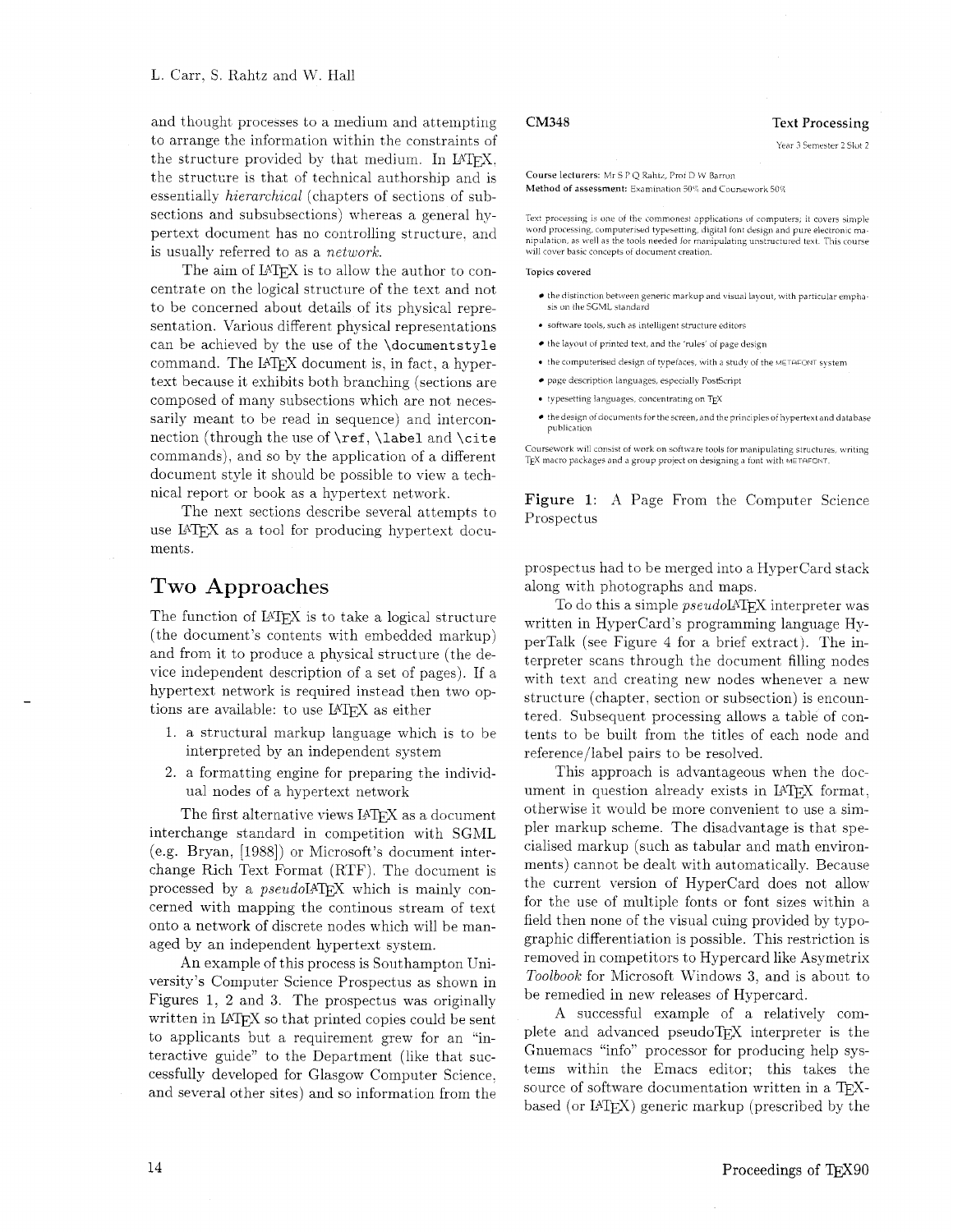

Figure 3: A Screen from the HyperCard Prospectus

\code{CM348}\year{3}\semester{2}\slot{2} \coursetitle{Text Processing} \headingsection \lecturers{Mr S P Q Rahtz, Prof D W Barron} \assessment{Examination 50\% and Coursework 50\%}

\topics

\begin{enumerate} \item the distinction between generic markup and visual layout, with particular emphasis on the SGML standard \item software tools, such as intelligent structure editors \item the layout of printed text, and the ''rules'' of page design \item the computerised design of typefaces, with a study of the \METAFONT\ system

Figure 2: IATEX source for Figure 1

repeat read from file "LaTeX input" until return if it is empty then exit repeat if char 1 to 9 of it is "\section{" then delete char 1 to 9 of it delete last char of it doMenu "New Card" put it into field "Title" put sectionNumber into field "sectionNumber" add 1 to sectionNumber put 1 into subsectionNumber put subsectionNumber into field "subsectionNumber" else if char 1 to 12 of it is "\subsection{" then  $\sim 10$  . else put it&space after field "Text" end if

end repeat

Figure 4: Simple PseudoLATEX HyperTalk Script

15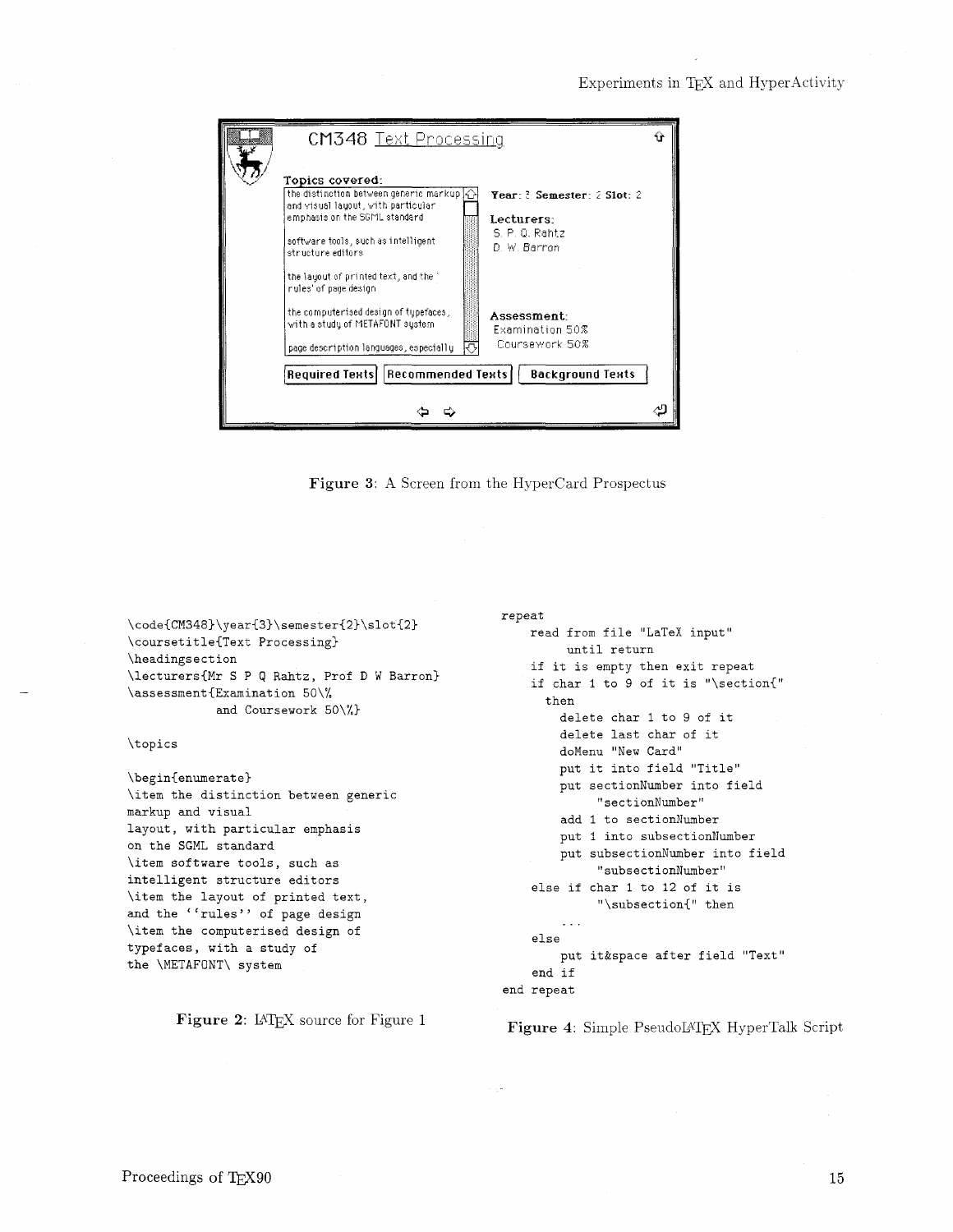Gnuemacs team) and reformats it to produce a set of "help" nodes in a hierarchical form comparable to a printed manual. Diavigation tools are provided to move up and down and sideways in the tree structure, using the normal Gnuemacs editing commands in "read-only" mode. Alternatively. the same source can be put through LATEX or TEX to produce a standard printed manual (and in this case effects like figures, tables or maths are activated, rather than being ignored by the "info" system).

The second of the listed alternatives makes use of "true" LAT<sub>F</sub>X to interpret all the markup in the usual fashion. making use of a modified document style to specify layout for an appropriately sized node in a standalone hypertext system. Once the device-independent file has been produced three different paths have been explored:

1. Use the dvi2tty program to produce the page as an ASCII plain text which is fed into a Hypercard field by a simpler HyperTalk program. In this case the logical structure has already been interpreted, so that the HyperTalk script only needs to turn the pre-existing page breaks into new nodes. The table of contents has been created by LATEX, and all the cross-references have been resolved. Buttons and links may be added in a semi-automatic fashion based on the contents of the text.

This approach has been used for *The Electric Rough Ground Farm* (Rahtz and Allen [1990]). implemented on an IBhI PC under Windows **3**  using Toolbook; an example page is shown in Figure 5. It is necessary, of course, to have a special document style to cope with the following problems:

- page width: we can either decide how wide the field is to be, and format to that width, or we can assume the text will be wrapped by the application. But in the latter case, we lose LATFX's careful layout.
- (b) we need to suppress running headers and footers, as they are irrelevant in this context;
- $(c)$  it is almost certainly necessary to format using a fixed width font, so that the results will be predictable when converted to ASCII;
- $(d)$  the ASCII codes are missing many useful ligatures and accented letters; getting a 100% useable result from dvi2tty is not easy, and requires some modifications to the source:



Figure 5: A page from *The Electric Rough Ground Farm* in *Toolbook*, formatted by LATFX

(e) tables and mathematics cause hopeless problems, to which there is no obvious solution.

A variant approach adopted in one experiment with archaeological excavation reports (Rahtz. *et al.* [1989]) was to run the LATEX source through a program to convert it to nroff input, using the *mm* macros. The generic structures can be translated unambiguously, and nroff can be used to create ASCII output, from which we can proceed in the same way as if we had followed the dvi2tty route described above.

2. Save the images from a dvi previewer, and use the results as a graphic to cover each node in the hypertext document. Thus we can use dvipict to create a bitmap for a HyperCard stack. or Eberhard Mattes' dvimsp to create a Windows Paint file for Toolbook (as in Figure  $6$ ). This has the advantage of faithfully reproducing the page design (including fonts and spacing) but loses both the structure and the actual text itself. KO editing or searching can take place, and buttons and links have to be inserted manually. A solution demonstrated by Wilkins  $[1990]$  was to keep the generic LAT<sub>E</sub>X source behind the scenes in the Hypercard stack, and use a parallel bitmap to show the reader. The underlying ASCII text was used for searching and determination of location, but was never presented to the user. This approach is elegant, in that the source and the "compiled" dvi version are kept together, but suffers from the major drawback that TEX has to be invoked to reformat pages if any edits are made (and it is not clear what model to adopt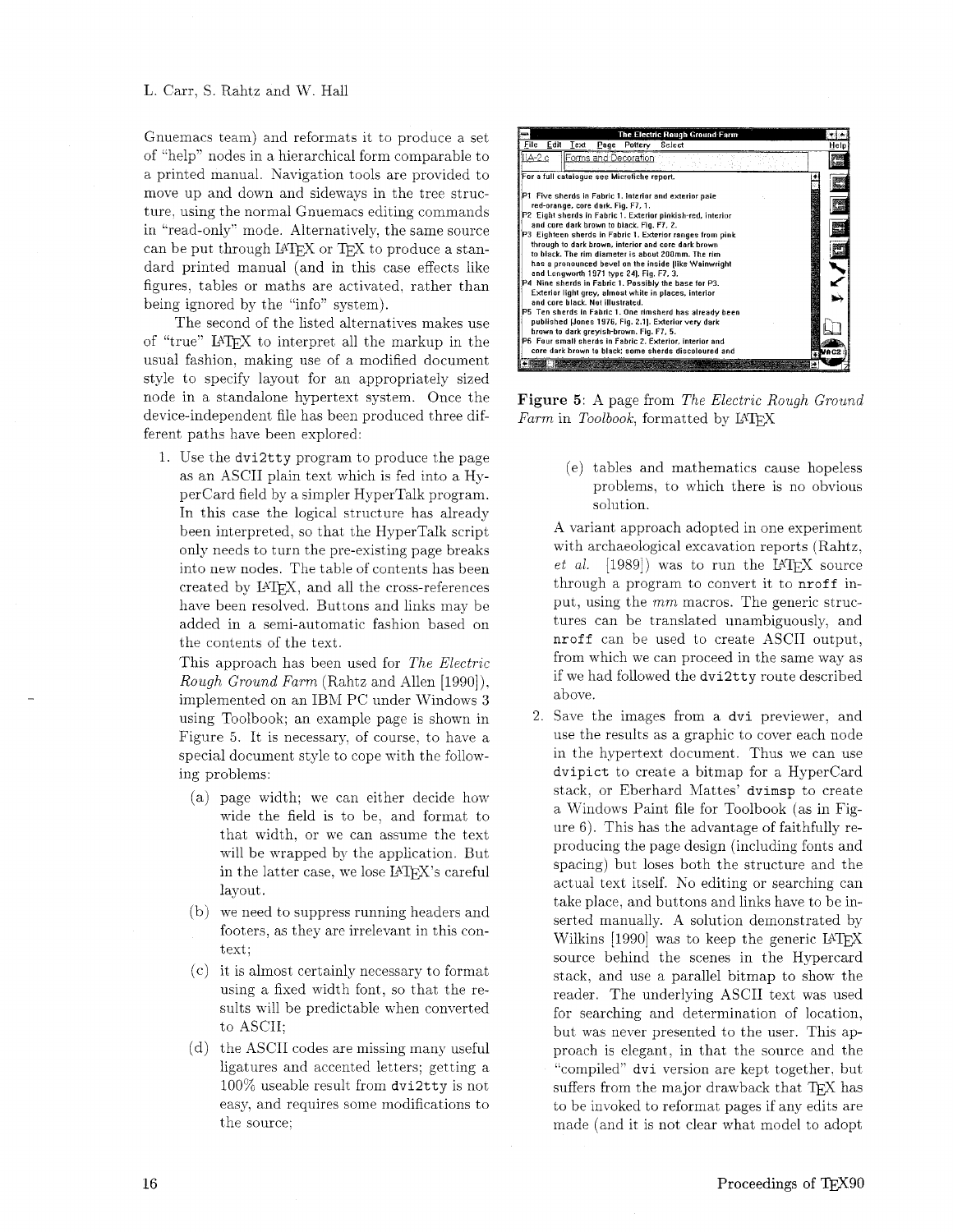| <b>Species</b> | 784 | Features<br>785 | 962. | 983 | Totals |
|----------------|-----|-----------------|------|-----|--------|
| $P_{1g}$       | 6   | 16              | 27   | 6   | Kδ     |
| Cattle         | 1   | 1               | 17   | 2   | 21     |
| Red deer       | 1   | 4               | 11   |     | 16     |
| Sheep/gcat     |     |                 | 1    |     | 1      |
| Dog            |     |                 |      |     |        |
| Totals         | 8   | 21              | 57   | 8   | 94     |

Figure 6: Part of table from The Electric Rough *Ground Farm* in *Toolbook,* showing a bitmap from dvimsp

> for allowing the reader to choose the text to edit).

Use a dvi previewer that has been enhanced to deal with hypertext nodes and links. In this case no conversion process is necessary to accommodate the document within a foreign system. This is the route which we have used in the LACE system (described in further detail in the next section) by developing a hyperdvi program which converts  $T\not\vdash X$ 's device independent format into a form suitable for manipulation as part of a hypertext network.

## **LACE**

At the simplest level,  $LACE<sup>1</sup>$  provides a TEX previewing service. Unlike the other experiments described above, LACE is implemented on a SUN workstation using the NeWS (now OpenWindows) windowing software. Based on the PostScript language, this allows compatibility between the formats of documents and pictures that are previewed on-screen and printed on a Laserwriter. A very similar environment exists on the NeXT workstation, but requires greater effort for a proposed implementation for the X Window system, as the X "page description" is lower level than PostScript.

One of the main goals of the LACE project is that there should be little (if any) alteration to the *authoring* process so that a large body of existing documentation can be used unmodified. This goal has been achieved by using a "hypertext" document style option which makes the following changes to the standard LATFX environment:

- 1. The definitions of all structuring commands are modified to add markers to the dvi file, so that they can be extracted from the formatted output.
- A new command link is defined. This takes two parameters—the first is a piece of text over which a button will be placed. the second is the LACE address of a document part. For example, the command \llnk{see section 3){me:sectlon 3) will make a new window in which this section will "pop up'' when the user clicks on the (transparent) button over the text ''see section **3."**
- 3. The table of contents, list of figures and list of tables all have buttons over each of the lines. so that clicking on any line will bring up a window with that part of the document in it.
- The definitions of table. figure and footnote have been changed so that they take up *no space* on the page. but instead inhabit a separate window that is brought up when pressing a button over a reference to them. For example, a footnote window is brought up when the reader presses the button over the footnote marker in the main body of the text. Similarly a figure window is displayed when the reader presses a button over some text like "see figure **3:'**
- A new environment *aszde* is defined. This behaves very much like a footnote: the  $IATFX$ fragment

\begin{aside}{Click Me For More Information) Green Hypertext allows texts to be re-used and has no long term effect on the environment \end{aside)

will produce a button over the words "Click Me For More Information" which, when pressed. will bring up a window with the text that is in the body of the environment.

The label and ref commands have been extended in the form of the LACElabel and LACEref pair. These two commands differ from the standard LATEX forms in that they

<sup>&</sup>lt;sup>1</sup> LACE is *not* an acronym for anything; it is partly a pun on the author's initials but more importantly is supposed to reflect the beauty of a structure of thousands of tiny knots of thread forming a coherent and structured whole.